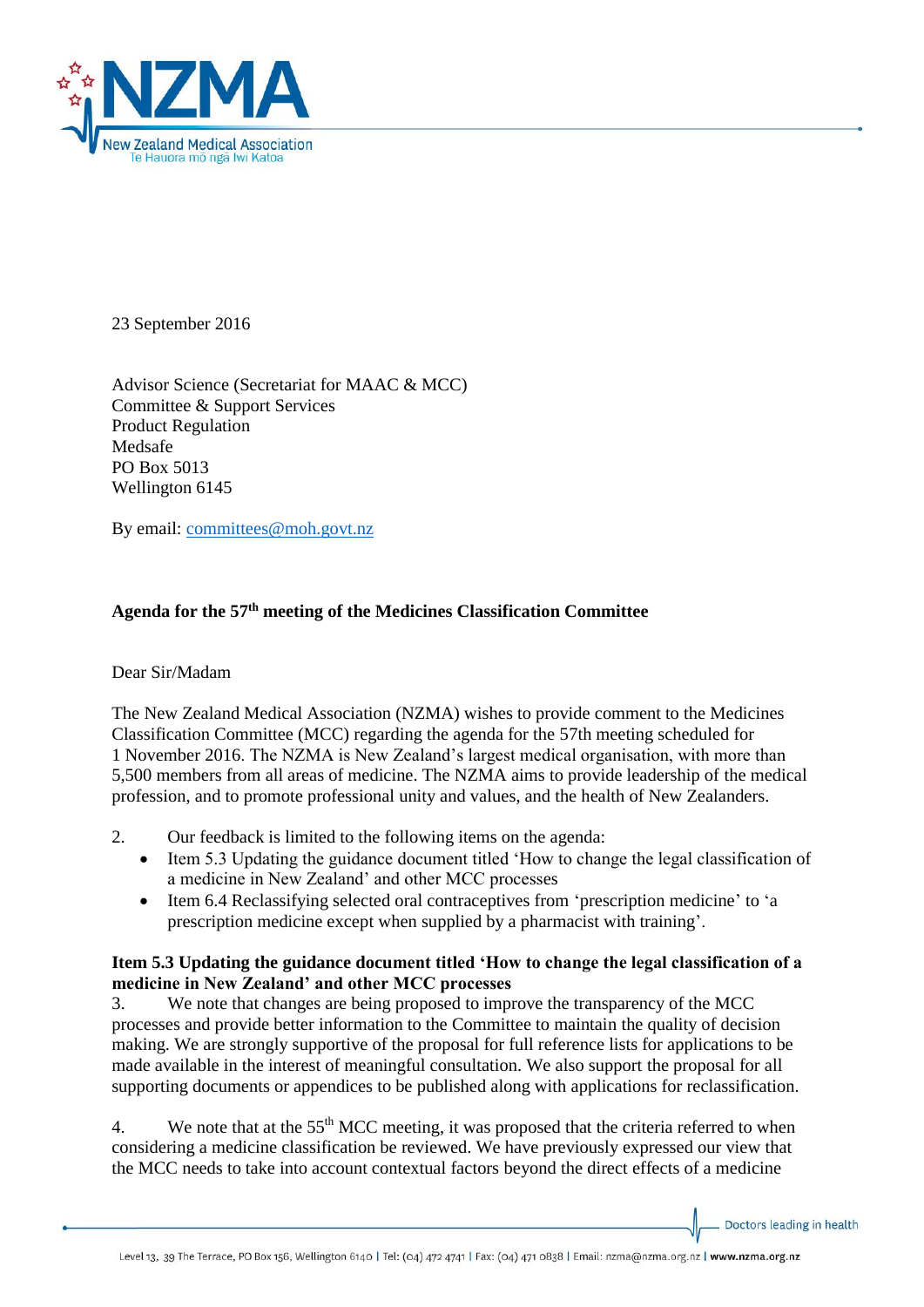when considering reclassification. These should include aspects such as impacts of reclassification on continuity of care, fragmentation of care and missed opportunities to address other health issues. We are disappointed that the revised parameters in the consultation document are still too narrow. It is of concern that the criterion 'communal harm and/or benefit' (which arguably could have encompassed wider contextual factors) has been omitted from the proposed new criteria.

5. We believe that when the MCC is considering an application for the reclassification of a medicine, it is essential to take into account **all** relevant factors, including the impact of the reclassification on the wider health and wellbeing of the population. This is of particular importance as there is no other agency or process that is able to consider these factors. We also believe that the MCC should retain the flexibility to go beyond checklists and criteria, and should be allowed to take into account all pertinent factors when making determinations.

## **Item 6.4 Reclassifying selected oral contraceptives from 'prescription medicine' to 'a prescription medicine except when supplied by a pharmacist'**

6. We note that the modified proposal takes into account many of the concerns we have previously raised.<sup>1</sup> Importantly, it no longer proposes pharmacist initiation of oral contraceptives. We acknowledge that this change reflects concerns raised by medical groups. We understand that the modified proposal entails the following main aspects:

- Pharmacist supply can only be to women who have been prescribed an oral contraceptive in the past three years; it must be the same formulation unless the woman is from overseas and that formulation is not available in NZ, or there has been a gap in therapy.
- Women must be eligible for supply in accordance with the screening tool consistent with the WHO Medical Eligibility Criteria for Contraceptives. Doctor referral is to occur where a woman is ineligible according to the screening tool.
- Women will be screened for contraindications using the full screening tool at the first visit to the pharmacy and every 12 months. In intervening occasions at the same pharmacy they will be asked if any conditions have changed since the last dispensing. If the woman visits another pharmacy the full screening tool is automatically undertaken.
- A maximum of 6 months' supply can be provided on any one occasion.
- A woman's GP is informed of the supply unless the woman opts out of this process. Women are strongly encouraged to consent to having the GP informed of the supply.
- Verbal and/or written information is supplied on the need for smear tests, sexually transmitted infection checks (if necessary), contraceptive options including long-acting reversible contraception, compliance, adverse effects, and what to do if a tablet is missed or diarrhoea or vomiting occur.
- A private area must be provided for consultations.

 $\overline{a}$ 

7. While the current proposal is an improvement on previous applications, we are still concerned that the proposal will undermine the opportunity for opportunistic medical interactions as well as the act of forming a therapeutic relationship with a medical practitioner, both of which are important aspects of prescribing the oral contraceptive pill. We are also concerned that the proposal does not actively encourage the uptake of long-acting reversible contraception which has been demonstrated to be more effective in practice than contraceptive pill use.<sup>2</sup>

<sup>&</sup>lt;sup>1</sup> NZMA Submission on agenda for the 54<sup>th</sup> meeting of the Medicines Classification Committee. 28 September 2015. Available from [https://www.nzma.org.nz/\\_\\_data/assets/pdf\\_file/0003/44643/Subagenda-of-54th-meeting-of-the-MCC.pdf](https://www.nzma.org.nz/__data/assets/pdf_file/0003/44643/Subagenda-of-54th-meeting-of-the-MCC.pdf)

<sup>&</sup>lt;sup>2</sup> Winner B, et al. Effectiveness of long-acting reversible contraception. N Engl J Med. 2012 May 24;366(21):1998-2007.